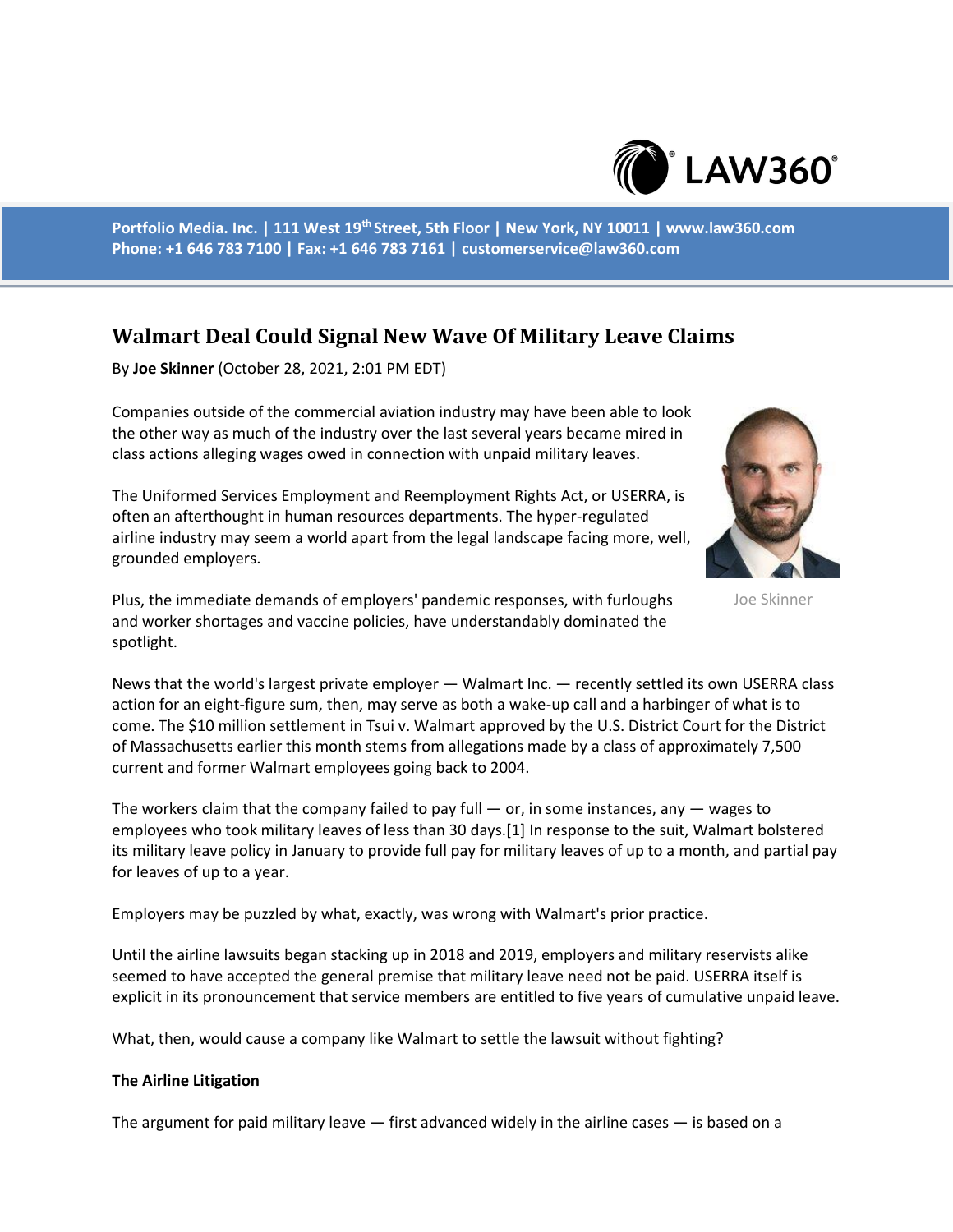provision of USERRA requiring that employees absent for military leave receive at least the same rights and benefits as employees absent for other comparable types of leave. Historically, employers have understood that mandate to apply to questions like an employee's eligibility for vacation accrual and bonus payments during a military leave.

Plaintiffs now argue that the same provision creates an entitlement to paid short-term military leave benefits, because their employers offer paid leave benefits for a variety of other purposes — including bereavement, jury duty, vacation and sickness.

The notion of short-term military leave  $-$  as opposed to long-term military leave  $-$  is a distinction airline employers make for administrative purposes, but which plaintiffs are using to try to demonstrate that short periods of military leave are similar in their nature to the types of paid leave that most employers have offered for decades, whether by choice or, increasingly, by law.

The airlines chose to fight the lawsuits and have largely followed the same playbook. Early motions to dismiss were based on a complex statutory argument asserting that the phrase "rights and benefits" in USERRA does not encompass the possibility of an entitlement for paid leave.

Most district courts rejected those arguments, apart from the U.S. District Court for the Northern District of Illinois in White v. United Airlines Inc. in 2019,[2] and the U.S. District Court for the Eastern District of Pennsylvania in Travers v. FedEx Corp. last year.[3] Both district court dismissals were subsequently overturned, however, by the U.S. Courts of Appeals for the Seventh and Third Circuits, respectively.[4]

The appellate reversals, more than anything else, fueled suggestions that paid leave entitlements under USERRA are now more than mere theoretical possibilities. The critical analysis of comparability between the types of leave, however, remains largely undecided.

Arguments hashing out the similarities and dissimilarities between military leave and bereavement leave (or jury duty, vacation or sick leave) involve factual inquiries that were premature at the motion to dismiss phases of the airlines' cases. The only court thus far to reach the merits of the comparability analysis — the U.S. District Court for the Eastern District of Washington, in Clarkson v. Alaska Airlines Inc.[5] — granted summary judgment in favor of the employer in May.

The Eastern District of Washington found that military leave is not at all similar in duration, frequency and purpose to the paid types of other leave identified by the plaintiffs. That decision is now on appeal in the U.S. Court of Appeals for the Ninth Circuit.[6]

The result in Washington state was welcome, but not surprising, to the other airlines watching the progress of that test case with bated breath as their own lawsuits remain in discovery.

Military leave utilization in the airline industry  $-$  particularly among pilots, but also among aircraft mechanics — occurs at a frequency that is likely unmatched in any other industry.

The military is a major pipeline for commercial airline talent, and many pilots remain active in the Air National Guard or U.S. Army Reserve well into their civilian careers. Scheduling flexibility inherent to the profession creates the opportunity and incentive for pilots to manage a civilian career and a military career simultaneously, with both careers providing pay and lucrative retirement benefits.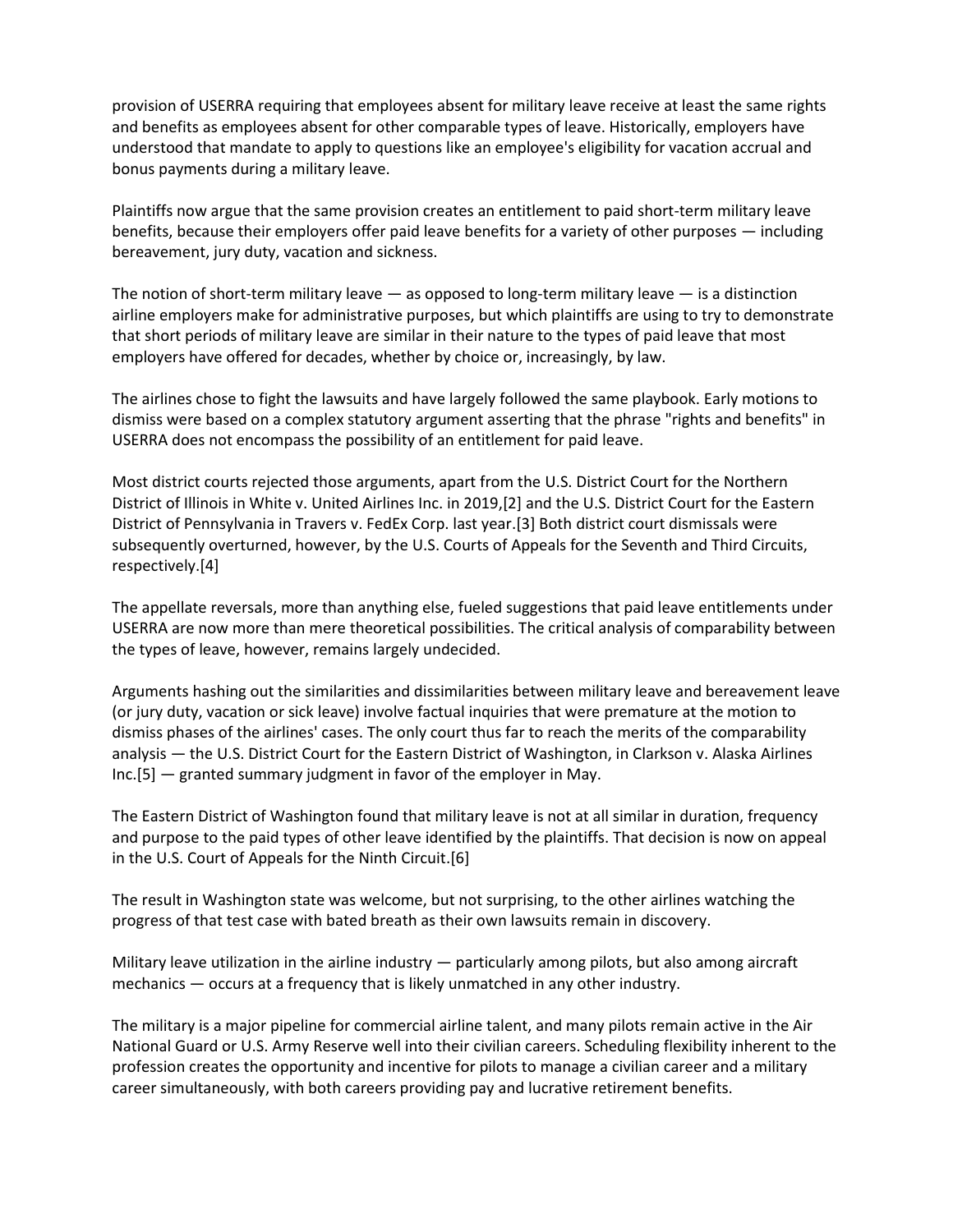USERRA's five years of leave entitlement can easily turn into eight, 10 or even 12 years of job-protected, retirement-creditable leave when employees serve under the authority of exempt orders, which do not count against an employee's cumulative limit.

Accordingly, pilots active in the Guard or Reserve commonly take dozens of short-term military leaves in the span of a year,[7] and they may repeatedly deploy for months or years at a time throughout their civilian careers.

In fact, many new-hire pilots may prefer to focus heavily on their military careers after obtaining a seniority number at a commercial airline, because USERRA's "escalator principle" ensures that their position and schedule bidding opportunities will improve during their protected absence.

These realities, with which airlines have been dealing for decades, make for strong arguments as to why military leave is different in its very nature from paid leave for jury duty, bereavement, sickness or vacation. Thus, the airlines are hopeful that their forthcoming summary judgment motions will be met with the same success as that of Alaska Airlines in Washington state.

### **Key Considerations for Employers**

Broad pronouncements about whether USERRA requires paid military leave are still premature. The Alaska Airlines decision in Washington state gives reason for employer optimism, but its appeal is still being briefed at the Ninth Circuit, and the other district courts considering the same arguments in the context of different airlines may come out the other way.

If the ultimate question of liability for unpaid military leave remains up in the air, what should we make of Walmart's decision to settle its case while the airlines have collectively steeled themselves for an existential fight?

Employers of all sizes and in all industries ought to consider the following takeaways:

## *A leave comparability analysis may yield differing results at different employers.*

It may be a mistake to assume that the courts' conclusions with respect to the airlines will translate to all employers. Military leave utilization in the airline industry is markedly different than military leave utilization in other industries.

An employer with relatively few employees active in the armed services — and where those employees generally utilize military leave once a month surrounding weekend training drills — may struggle to differentiate those military leaves from the paid types of other leave they provide.

Employers should assume, for the time being, that a proper comparability analysis will be highly caseand employer-specific. Important variables include, among others:

- The frequency with which their service member employees utilize military leave;
- The average duration of those military leaves;
- The frequency and duration with which their employees utilize paid types of other leave;
- The extent to which employees control the timing and utilization of the various types of leave;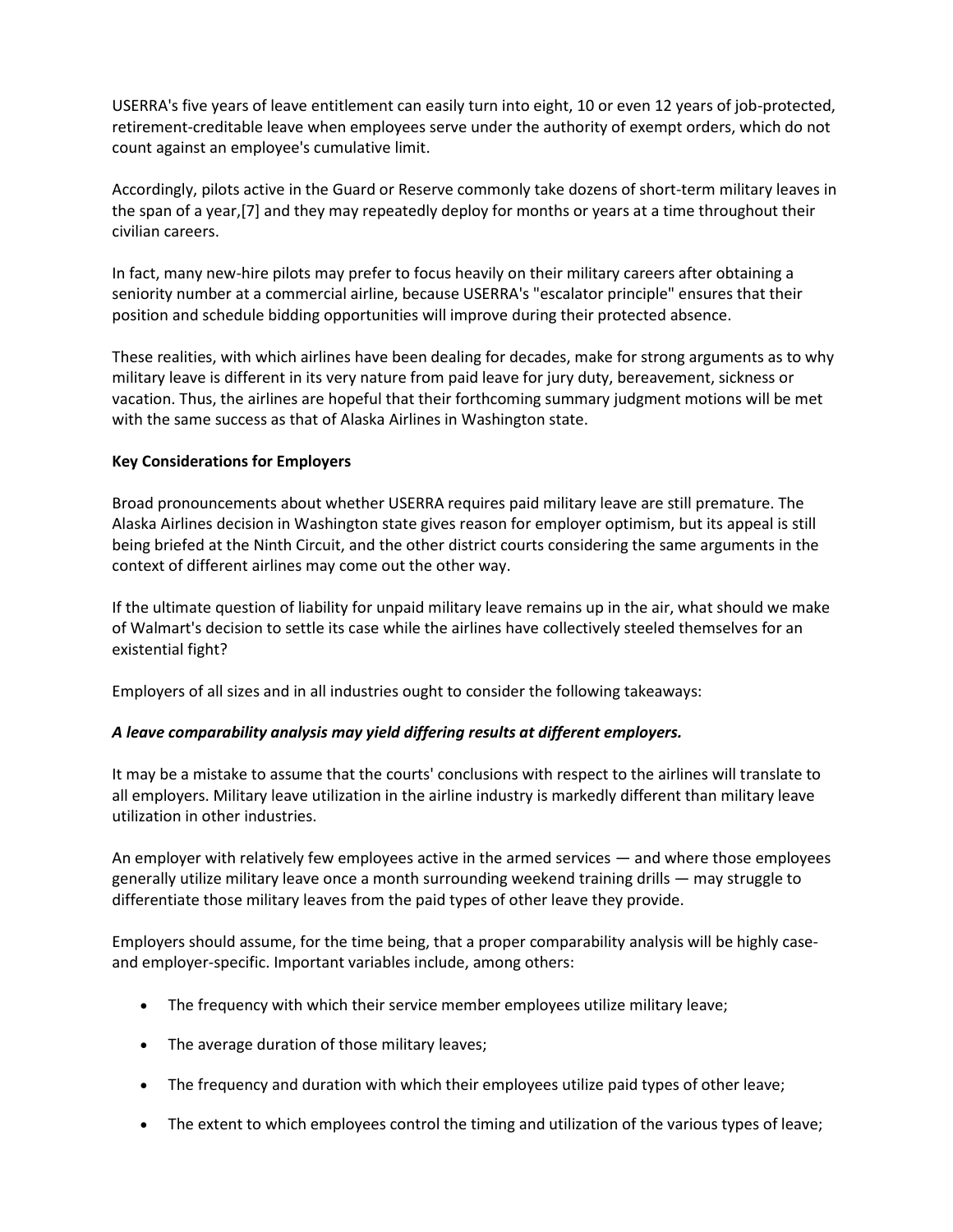- The extent to which paid types of other leave are required by law as opposed to granted voluntarily; and
- The purposes for which the various leaves were designed to facilitate.

## *The costs and incentives to litigate versus settling a USERRA lawsuit will also vary among employers.*

For the airlines, the consequences of losing their lawsuits would be severe. Commercial pilots at major carriers have significant earning potential, pilots use military leave frequently, and USERRA contains no statute of limitations to cut off liability.

Yet, the prospect of settling the cases is equally untenable, with enormous past liability on the table and an uncertain enforcement scheme clouding their future practices. The airlines have little choice but to fight.

Other employers, though, like Walmart for instance, may have relatively limited liability associated with these lawsuits. A \$10 million settlement is not insignificant but, for a company with over 1 million domestic employees and a temporal class stretching back over 15 years, that figure is a comparative bargain.

Employers with lower wage rates and fewer service member employees may find settlement more attractive than a protracted legal battle.

#### *Some types of employers have more liability exposure than others.*

On the spectrum of employer attractiveness for plaintiffs filing USERRA lawsuits, the airline industry sits as far to one side as possible. Its workforces have the ideal combination of factors, including high military leave utilization, large headcounts and massive wage rates.

The Walmart settlement may represent the beginning of a second wave of USERRA lawsuits filed at employers with just one or two of those ideal factors present. Smaller employers that employ high percentages of service members, such as fire and police departments or security firms, could be susceptible to claims as well.

### *Employers should be cognizant of nonfinancial considerations as well.*

Class action employment lawsuits are never welcome news for a company's public relations managers, but USERRA lawsuits may be particularly unpalatable. A desire to support U.S. service members may motivate some employers to settle quietly, or even take proactive measures to prevent such litigation from the start.

Walmart's promise to pay full wages to employees who take up to a month of military leave, and partial wages for leaves of up to a year, position the company as a supporter of our country's service members. Providing a similar benefit to employees voluntarily, and not as a condition of a settlement, could send an impactful message.

### **Final Thoughts**

Courts have not yet established a blanket entitlement to paid military leave. Wise employers, however,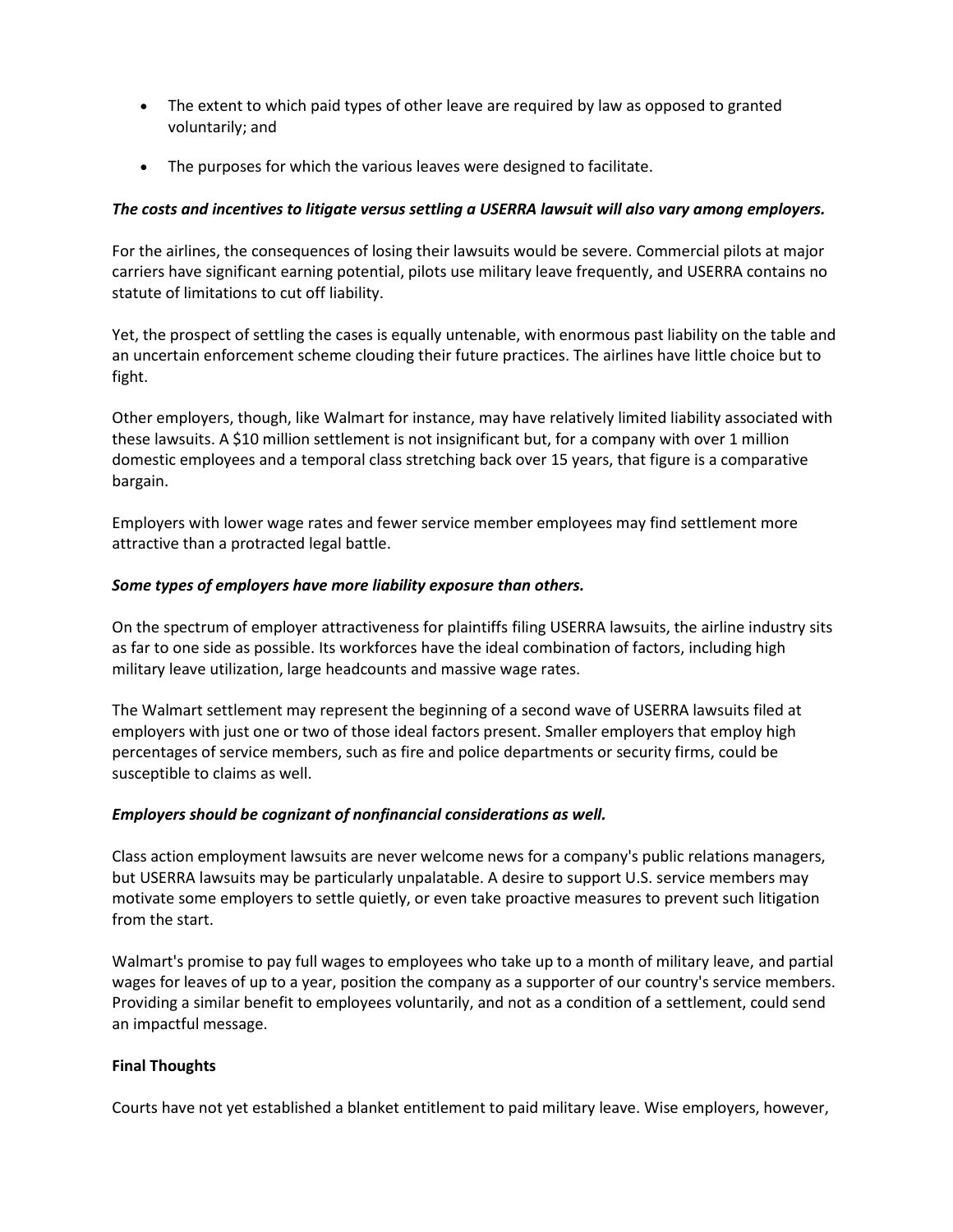will think proactively about contingency plans and potential risk.

The outcomes of the airline cases will be instructive as to both of those topics, but manufacturers, retailers and service-sector employers must examine their own military leave policies in the context of their individual workforces.

Adopting a paid military leave policy may head off future exposure, but it will not extinguish past liability — which, again, may stretch decades given USERRA's lack of a statute of limitations. Moreover, paid military leave policies providing less than full pay for all protected military leave could still be vulnerable to attack.

Plaintiffs attorneys have hinted at rules of reasonableness with respect to the extent of any paid leave entitlement required by USERRA, but any such framework would not be immune to additional challenges by employees.

Is it sufficient to provide paid military leave in a duration equal to what is offered for paid bereavement leave, or should it be a duration equal to what is offered for paid vacation? Or, for that matter, should it be the sum duration of all the paid leave offerings an employer provides?

Questions like these reflect the reality that there is no simple, one-size-fits-all approach to address the Pandora's box that has opened in the world of military leave. Whether employers choose a wait-and-see approach or proactively implement new policies, the rules of the game are still being written.

*Joe Skinner is senior counsel at Husch Blackwell LLP.*

*Disclosure: Skinner previously served as lead counsel in the labor and employment law department at FedEx Express where he advised on the Travers case mentioned in this article.*

*The opinions expressed are those of the author(s) and do not necessarily reflect the views of the firm, its clients, or Portfolio Media Inc., or any of its or their respective affiliates. This article is for general information purposes and is not intended to be and should not be taken as legal advice.*

[1] Tsui v. Walmart Inc., Case No.1:20-cv-12309 (D. Mass.).

[2] White v. United Airlines, Inc., 416 F. Supp. 3d 736 (N.D. Ill. 2019).

[3] Travers v. FedEx Corp., 473 F. Supp. 3d 421 (E.D. Pa. 2020).

[4] White v. United Airlines, Inc., 987 F.3d 616 (7th Cir. 2021); and Travers v. Fed. Express Corp., 20-2703 (3d Cir. Aug. 10, 2021).

[5] Clarkson v. Alaska Airlines, Inc., No. 2:19-CV-0005-TOR (E.D. Wash. May 24, 2021).

[6] Clarkson v. Alaska Airlines, Inc., No. 21-35473 (9th Cir.).

[7] "Regarding frequency, of the Alaska pilots who took military leave in the relevant class period, the average total number of military leaves was 47 and the average number of military leave days was 511.Id.at 23, ¶ 40. Of the Horizon pilots who took military leave in the relevant class period, the average